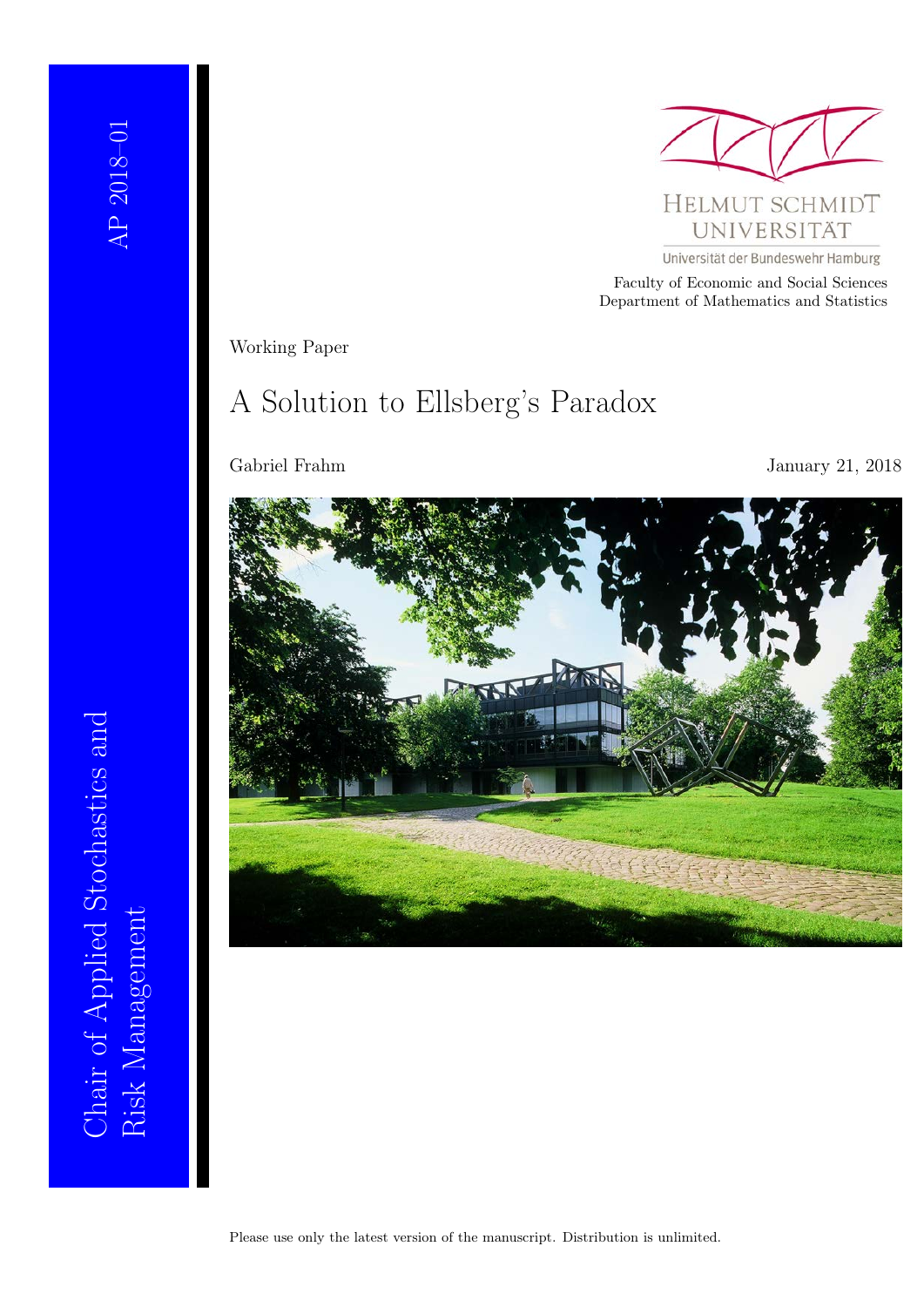# A Solution to Ellsberg's Paradox

Gabriel Frahm

Helmut Schmidt University Faculty of Economic and Social Sciences Department of Mathematics and Statistics Chair of Applied Stochastics and Risk Management Holstenhofweg 85, D-22043 Hamburg, Germany

URL: www.hsu-hh.de/stochastik Phone: +49 (0)40 6541-2791 E-mail: frahm@hsu-hh.de

Working Paper Please use only the latest version of the manuscript. Distribution is unlimited.

Supervised by: Prof. Dr. Gabriel Frahm Chair of Applied Stochastics and Risk Management

URL: www.hsu-hh.de/stochastik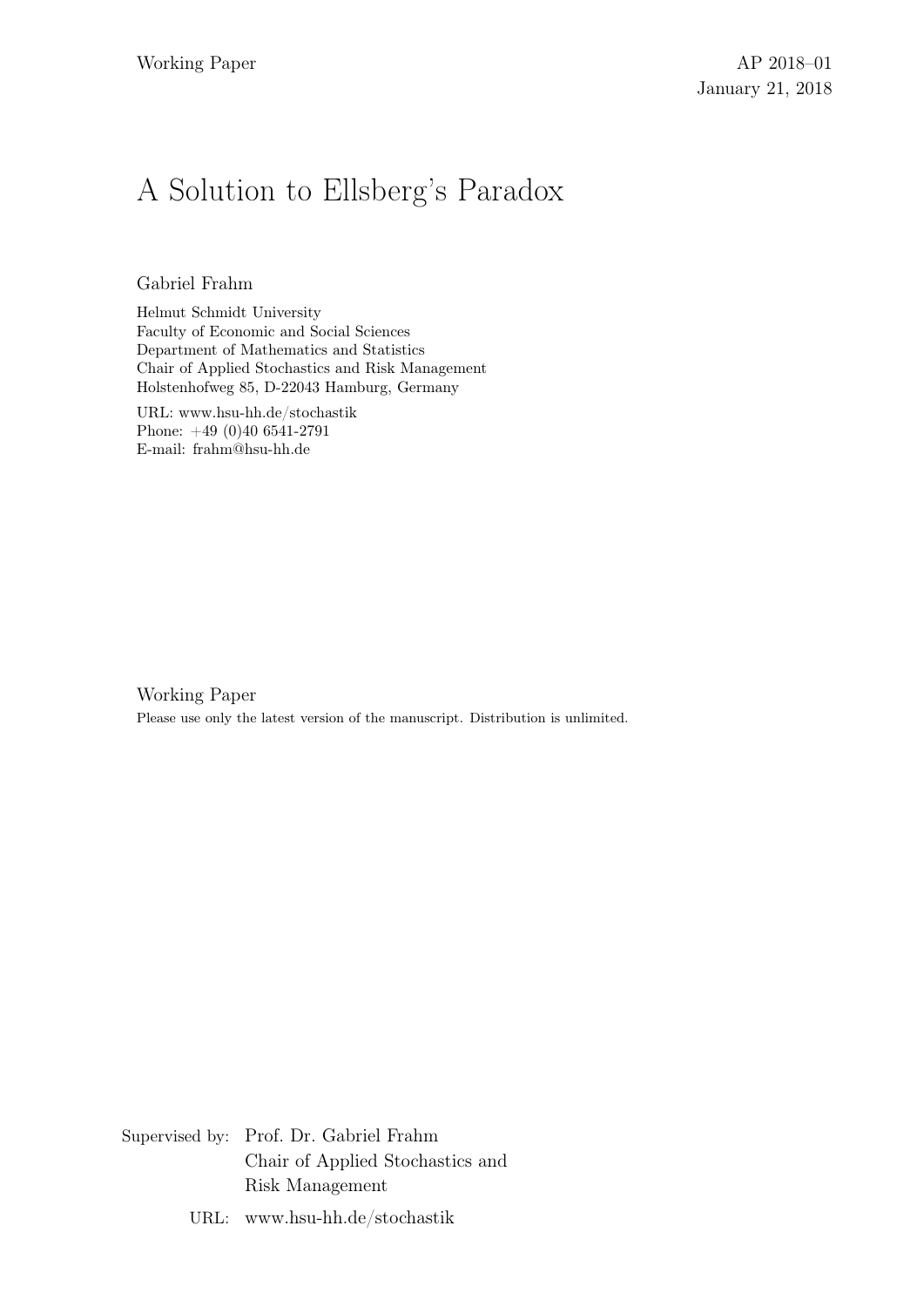# **A Solution to Ellsberg's Paradox**<sup>∗</sup>

Gabriel Frahm†

Helmut Schmidt University Department of Mathematics/Statistics Chair of Applied Stochastics and Risk Management

January 21, 2018

#### **Abstract**

*Ellsberg's famous thought experiments demonstrate that most people prefer less ambiguous alternatives to more ambiguous ones. This apparently violates Savage's Sure-thing Principle. I provide a solution to Ellsberg's paradox. More precisely, I demonstrate that ambiguity aversion can be readily explained by subjectivistic decision theory. The given solution is simple and fits perfectly into Savage's subjectivistic framework. Since ambiguity aversion translates into the subjective probabilities of the decision-maker, they could even be used in order to quantify his ambiguity aversion.*

**Keywords:** Ambiguity, Ellsberg's paradox, Risk, Sure-thing Principle, Uncertainty. **JEL Subject Classification:** D81, D91.

<sup>∗</sup> I would like to thank very much Philipp Adämmer for our vivid discussions on that topic.

<sup>†</sup>Phone: +49 40 6541-2791, e-mail: frahm@hsu-hh.de.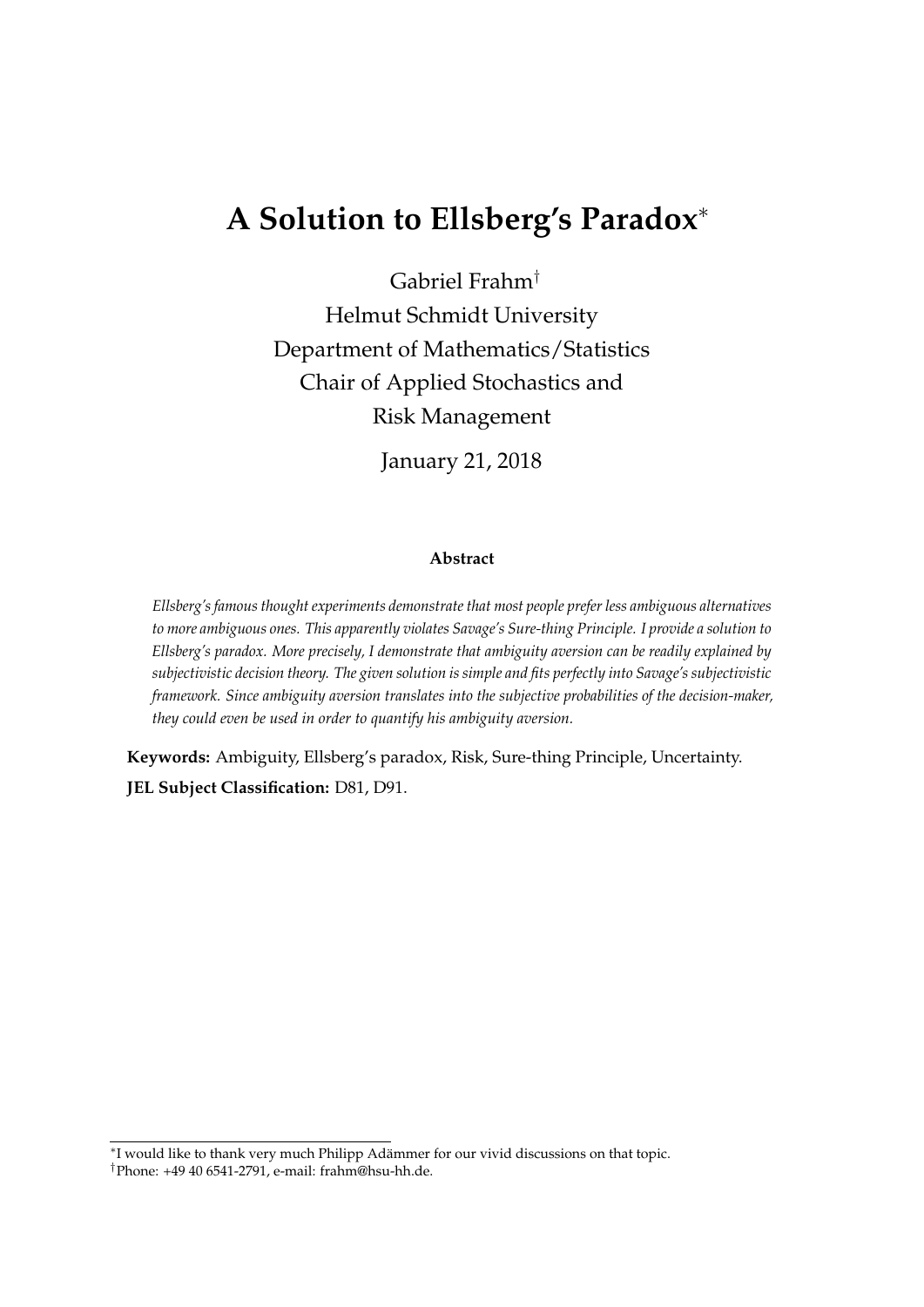## **1. Motivation**

The ambiguity averse and concludes that ambiguity aversion contradicts Savage's axioms of subjectivistic decision theory (Savage, 1972). This note provides a solution to Ellsberg's paradox. I do not question ambiguity aver Y his famous thought experiments, Ellsberg (1961) argues that most decision-makers are ambiguity averse and concludes that ambiguity aversion contradicts Savage's axioms of subjectivistic decision theory (Savage, 1972). This note provides a solution to Ellsberg's decision theory. I just demonstrate that ambiguity aversion can be readily explained by Savage's subjectivistic principle of rational choice. The given solution is astonishingly simple and reflects the basic idea of subjective probabilities. Simply put, the Ellsberg paradox disappears as soon as subjective probabilities are no longer treated like objective ones. I hope that the solution provides some fresh insights into the subjectivistic framework.

## **2. Ellsberg's Thought Experiments**

The two-colors experiment is discussed on p. 650 to p. 653, whereas the three-colors experiment is investigated on p. 653 to p. 655 in Ellsberg (1961). I recapitulate Ellsberg's thought experiments not only for convenience, but also to provide a better illustration of the solution to the paradox.

### **2.1. The Two-Colors Experiment**

Consider two urns, each one containing 100 red and black balls. The number of red balls and the number of black balls in Urn I are unknown to the decision-maker, $1$  whereas he knows that Urn II contains 50 red and 50 black balls. He can place one of the following bets:

- $\text{Red}_{\mathrm{I}}$ : Red in Urn I
- Black<sub>I</sub>: Black in Urn I
- $Red_{II}$ : Red in Urn II
- Black<sub>II</sub>: Black in Urn II

Then a ball is drawn at random from each urn.<sup>2</sup> In case the decision-maker proves correct, he wins \$100 and otherwise he comes away empty-handed. There are no other costs or benefits.

Ellsberg's decision matrix of the two-colors experiment is given by Table 1, where the first row of colors represents Urn I and the second Urn II.<sup>3</sup> He conjectures that most people prefer  $\text{Red}_{\rm II}$  to  $\text{Red}_{\rm I}$  and Black $_{\rm II}$  to Black $_{\rm I}$ , since the number of red (or black) balls in Urn I is ambiguous. Those decision-makers apparently violate Savage's Sure-thing Principle (Savage, 1972, p. 23).  $\text{Red}_{\rm I}$  agrees with Black<sub>II</sub> and Black<sub>I</sub> agrees with  $\text{Red}_{\rm II}$  on  $\{\omega_2,\omega_3\}$ , whereas  $\text{Red}_{\rm I}$  agrees with  $\text{Red}_{\rm II}$  and Black<sub>I</sub> agrees with Black<sub>II</sub> on  $\{\omega_1,\omega_4\}$ . The Sure-thing Principle states that a rational

<sup>&</sup>lt;sup>1</sup>There even can be 100 red balls or 100 black balls in Urn I.

<sup>&</sup>lt;sup>2</sup> According to Ellsberg (1961, p. 650), the decision-maker himself draws the ball from the respective urn. In order to construct the state space of the experiment, we have to take both urns into consideration.

 $3$ Ellsberg's arguments on the two-colors experiment are only verbal. That is, he uses no decision matrix at all. The given matrix can be considered a canonical state-space representation based on his arguments.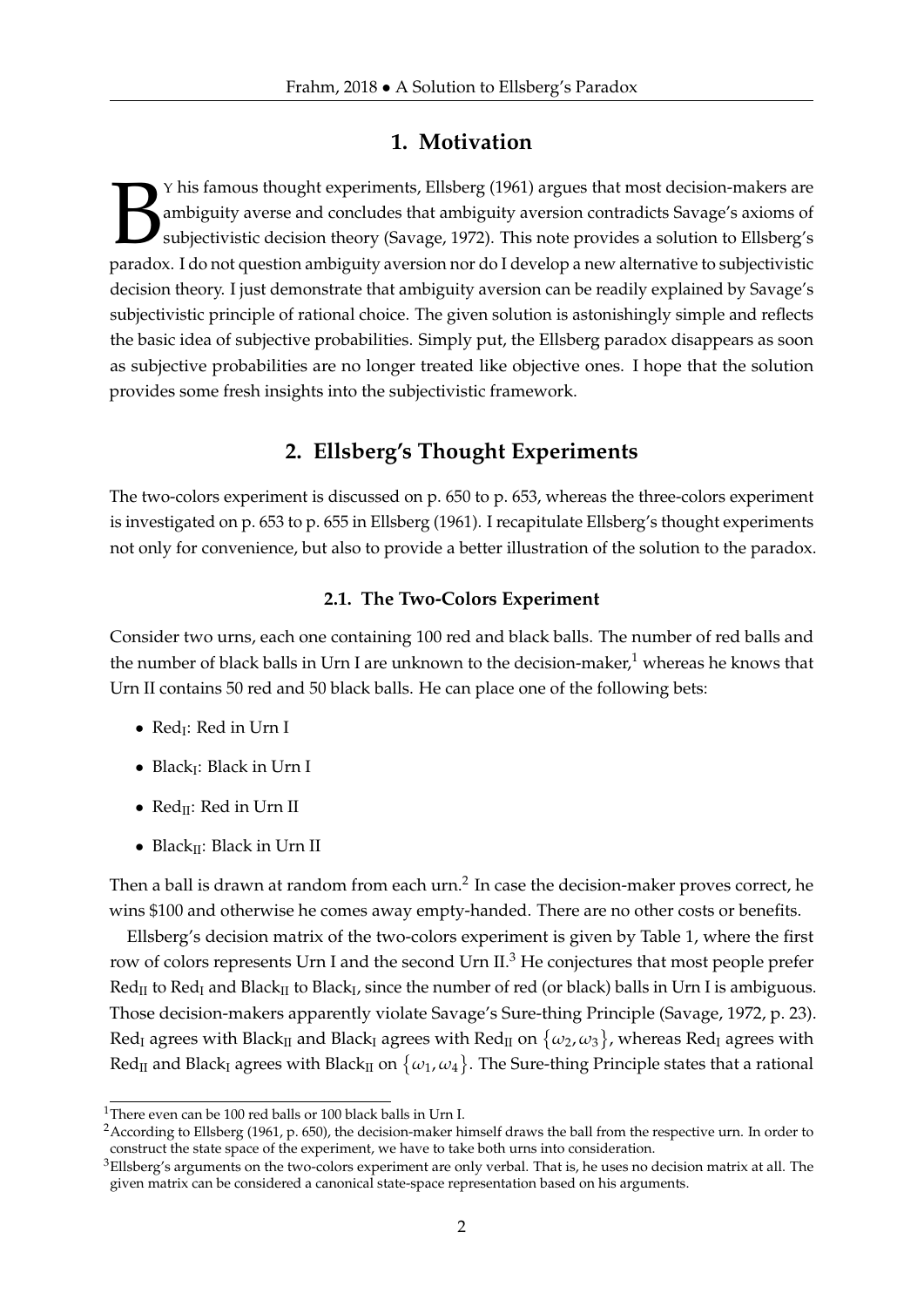|                     | Ω          |            |            |            |  |  |  |  |  |  |
|---------------------|------------|------------|------------|------------|--|--|--|--|--|--|
|                     | $\omega_1$ | $\omega_2$ | $\omega_3$ | $\omega_4$ |  |  |  |  |  |  |
|                     |            |            |            |            |  |  |  |  |  |  |
| Act                 |            |            |            |            |  |  |  |  |  |  |
| Red <sub>I</sub>    | 100        | 100        | 0          | 0          |  |  |  |  |  |  |
| Black <sub>I</sub>  | 0          | 0          | 100        | 100        |  |  |  |  |  |  |
| Red <sub>II</sub>   | 100        | 0          | 100        | 0          |  |  |  |  |  |  |
| Black <sub>II</sub> | 0          | 100        | 0          | 100        |  |  |  |  |  |  |

Table 1: Ellsberg's decision matrix of the two-colors experiment.

decision-maker who prefers  $\text{Red}_{\rm II}$  to  $\text{Red}_{\rm I}$  should also prefer Black<sub>I</sub> to Black $_{\rm II}$ .<sup>4</sup> Ellsberg holds that ambiguity cannot be expressed by Savage's subjectivistic decision theory.

#### **2.2. The Three-Colors Experiment**

Now, there is only one urn, which contains 90 balls. More precisely, it contains 30 red balls and 60 black and yellow balls, but the number of black and the number of yellow balls are unknown to the decision-maker. He can make the following bets:

- I: Red
- II: Black
- III: Red or Yellow
- IV: Black or Yellow

Ellsberg's decision matrix of the three-colors experiment is given by Table 2 (Ellsberg, 1961, p. 654). It turns out to be simpler than the decision matrix of the two-colors experiment. This is because there is only one urn, whereas the two-colors experiment involves two urns.

Ellsberg argues that most people prefer I to II and IV to III. Once again, the reason is ambiguity: The decision-maker knows that the urn contains 30 red balls but he does not know the number of black balls. Thus he prefers I to II. Moreover, he knows that the total number of black and yellow balls is 60 but he does not know the total number of red and yellow balls. For this reason, he prefers IV to III. This is a seeming contradiction to the Sure-thing Principle: I agrees with III and II agrees with IV on  $\{\omega_1,\omega_2\}.$  Further, I agrees with II and III agrees with IV on  $\{\omega_3\}.$ Hence, if a rational decision-maker prefers I to II he should also prefer III to IV.

It seems that the decision-makers cannot be rational in the sense of Savage (1972), and Ellsberg (1961, p. 655) claims that, at least for them, it is even impossible to infer qualitative probabilities. He comes to the conclusion that their behavior cannot be explained by expected-utility theory.

<sup>&</sup>lt;sup>4</sup>Moreover, Ellsberg (1961, p. 651) assumes that most people are indifferent between Red<sub>I</sub> and Black<sub>I</sub> as well as between  $Red_{II}$  and Black<sub>II</sub>. In this case, Savage's axioms imply that those people cannot prefer any bet at all.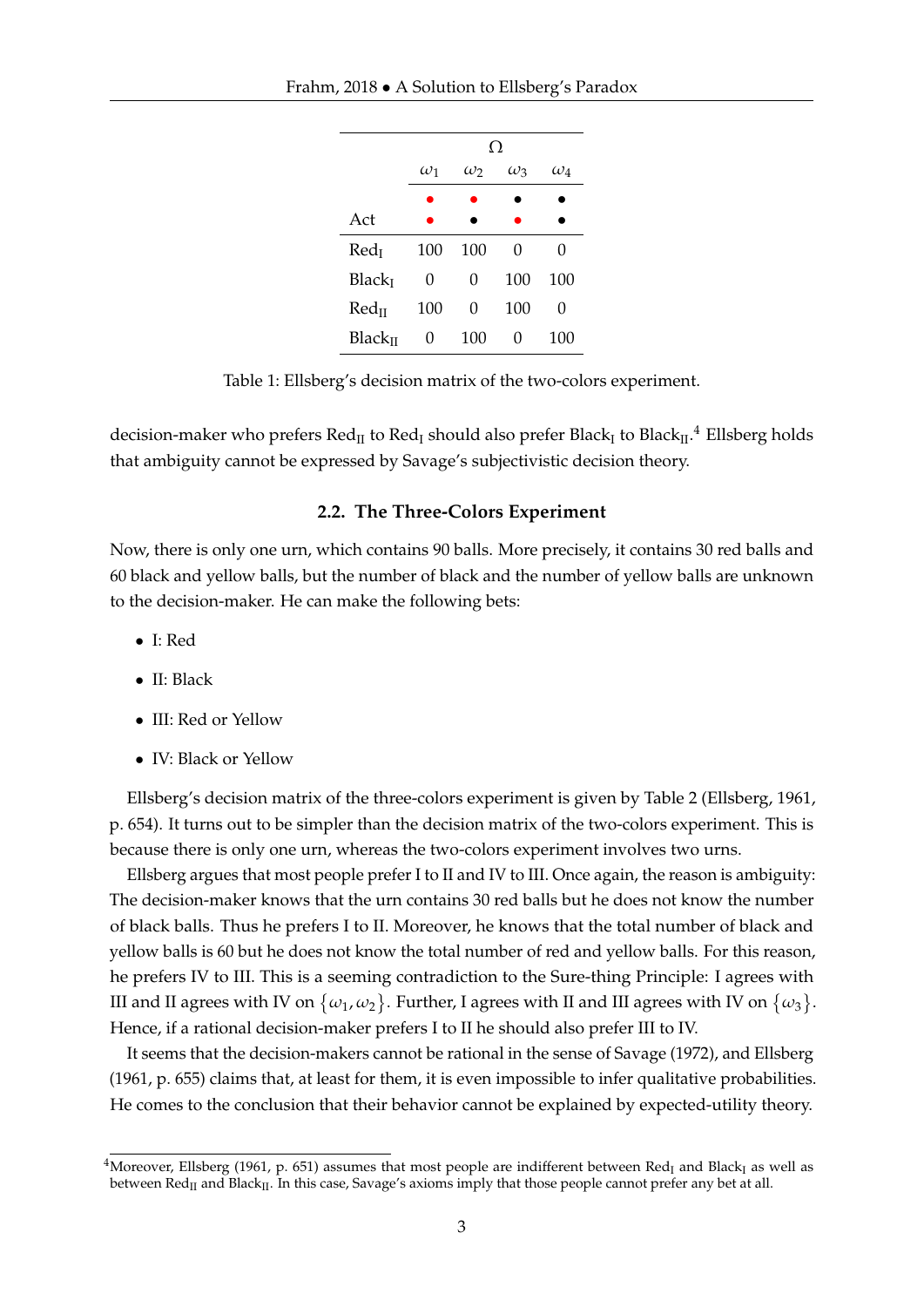|     |                   | Ω          |            |
|-----|-------------------|------------|------------|
|     | $\omega_1$        | $\omega_2$ | $\omega_3$ |
| Act | ۰                 |            | e          |
| T   | 100               | 0          | 0          |
| П   | 0                 | 100        | 0          |
| Ш   | 100               | 0          | 100        |
| IV  | $\mathbf{\Omega}$ | 100        | 100        |

Table 2: Ellsberg's decision matrix of the three-colors experiment.

### **3. The Solution**

The solution to Ellsberg's paradox is based on the simple observation that the state spaces of the decision problems that are described in Section 2 are not properly specified. The decision matrices in fact contain (much) more columns, but they have been neglected. Put another way, the corresponding subjective probabilities have been implicitly assumed to be zero.

#### **3.1. Decision Trees**

This can be best illustrated by using decision trees. Let us start with the two-colors experiment. Suppose, without loss of generality, that the subjective probabilities are given by the decision tree on the left of Figure 1. The probabilities for Red and for Black may depend on the chosen act: The decision-maker believes that Red occurs with probability 30% if he chooses Red<sub>I</sub>, but his probability of Red changes to 70% if he chooses Black $_{\rm I}$ . By contrast, his probability of Red is 50% whenever he chooses  $\text{Red}_{\rm II}$  or Black $_{\rm II}$ .<sup>5</sup> In his thought experiment, Ellsberg (1961, p. 651) precisely describes the situation depicted by the decision tree, i.e., we have that

- Red<sub>I</sub>  $\sim$  Black<sub>I</sub> and Red<sub>II</sub>  $\sim$  Black<sub>II</sub> but
- $Red_{II} \succ Red_{I}$  and  $Black_{II} \succ Black_{I}$ .

We conclude that the decision-maker, in fact, *is* ambiguity averse. Nonetheless, this phenomenon can be simply explained by means of decision theory—but only if we do not treat subjective probabilities like objective ones.

In general, the probabilities in a decision tree may depend on the actions of the decision-maker. However, it might seem obscure to the reader that we allow the probability of Red to depend on whether the decision-maker chooses  $\text{Red}_{\rm I}$  or Black<sub>I</sub>. One could think that the decision-maker ponders on the possible number of red (or black) balls in Urn I before making his decision. After a while he comes to the conclusion that Urn I contains 30 red and 70 black balls. Of course, if this is actually the way he creates his subjective probabilities, it cannot happen that the probability

<sup>&</sup>lt;sup>5</sup>Actually, even for Urn II the *subjective* probability of Red need not necessarily be  $\frac{1}{2}$ . For example, the decision-maker might prefer Red to Black (in Urn II) although he knows that the numbers of red and of black balls are equal.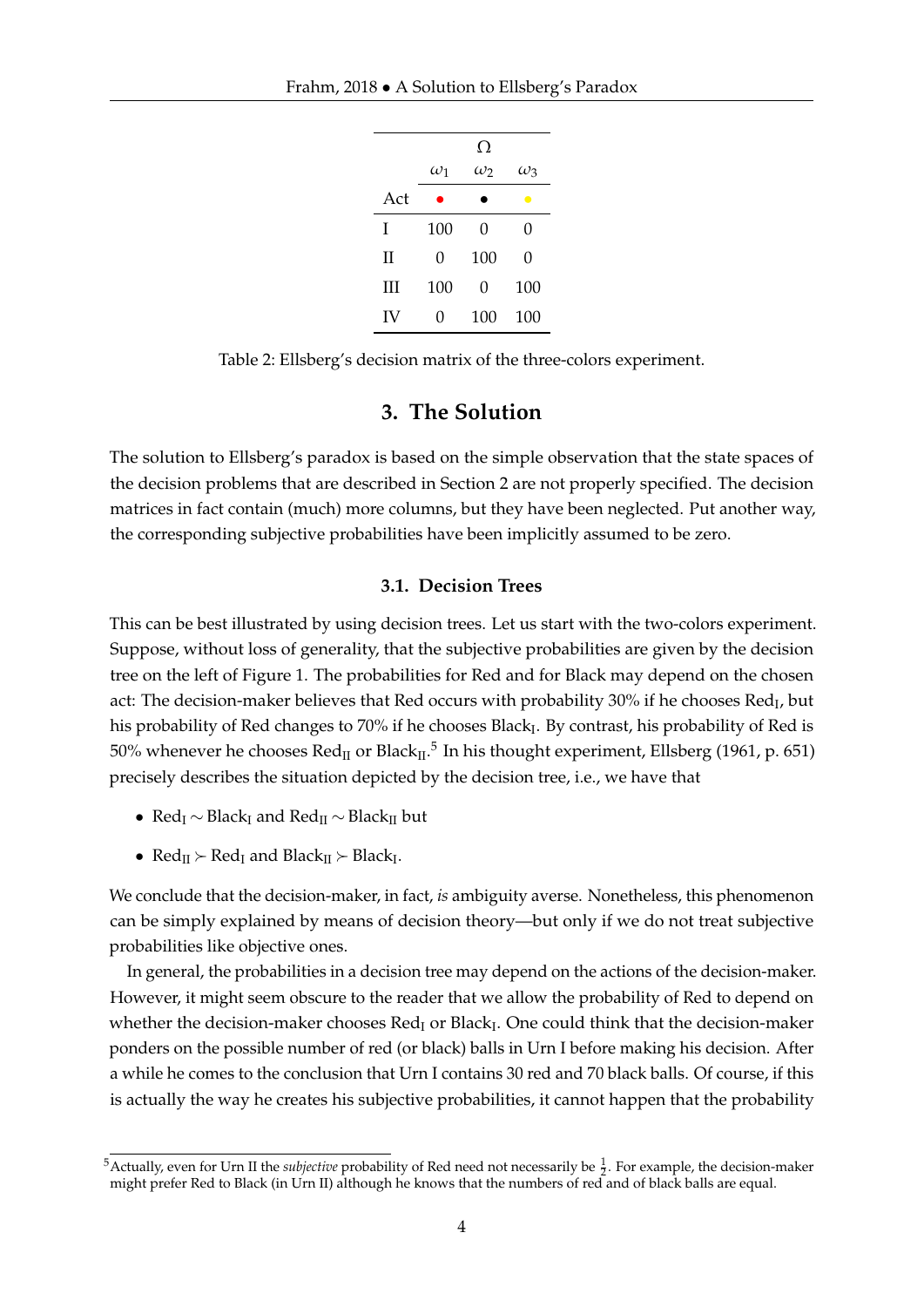

Figure 1: Decision trees of the thought experiments.

of Red depends on whether he chooses  $\text{Red}_{\text{I}}$  or Black<sub>I</sub>.<sup>6</sup> In this case, he should place his bet on Black rather than Red in Urn I.

This way of thinking is purely frequentistic and has nothing in common with the subjectivistic approach to rational choice. Subjective probabilities are a result of the given preferences of the decision-maker but his individual preferences are not a result of any given probabilities. Since subjectivistic decision theory does not scrutinize the reasoning of the decision-maker, it may well happen that his probabilities change with each single act.<sup>7</sup> Subjective probabilities are not bound to physical laws; they reflect the decision-maker's individual preferences among acts.

The probabilities depicted in the decision tree on the left of Figure 1 describe the whole idea of ambiguity aversion, namely that the decision-maker is pessimistic regarding Urn I. Irrespective of wether he chooses Red or Black—as long as he is betting on Urn I, he believes that the probability of winning is only 30%. This is because he does not know how much red and black balls are in Urn I, and thus he feels uncomfortable when placing a bet on this urn. By contrast, he knows the physical distribution of red and black balls in Urn II, and so his probability of winning amounts to 50% if he is betting on Urn II. Hence, ambiguity aversion translates into subjective probabilities, which means that they could even be used in order to quantify the decision-maker's ambiguity aversion—provided he obeys Savage's axioms of rational choice.

Finally, we can apply the same arguments to the three-colors experiment and obtain, for example, the subjective probabilities in the decision tree on the right of Figure 1. Now, we have that I  $\succ$  II but III  $\prec$  IV, in accordance with Ellsberg's (1961) hypothesis on p. 654.

#### **3.2. Decision Matrices**

Now, I will show that the Sure-thing Principle is neither violated in the two-colors nor in the three-colors experiment by referring to decision matrices. For this purpose, we have to count the number of states in each decision problem. From elementary decision theory we know that, in order to count the states, we must take all branches in the decision tree into account.

<sup>&</sup>lt;sup>6</sup>The number of red and the number of black balls are fixed, i.e., they cannot be influenced by the decision-maker. <sup>7</sup>This is not to say that the probability *measure* of the decision-maker, i.e., his prior, depends on his decision.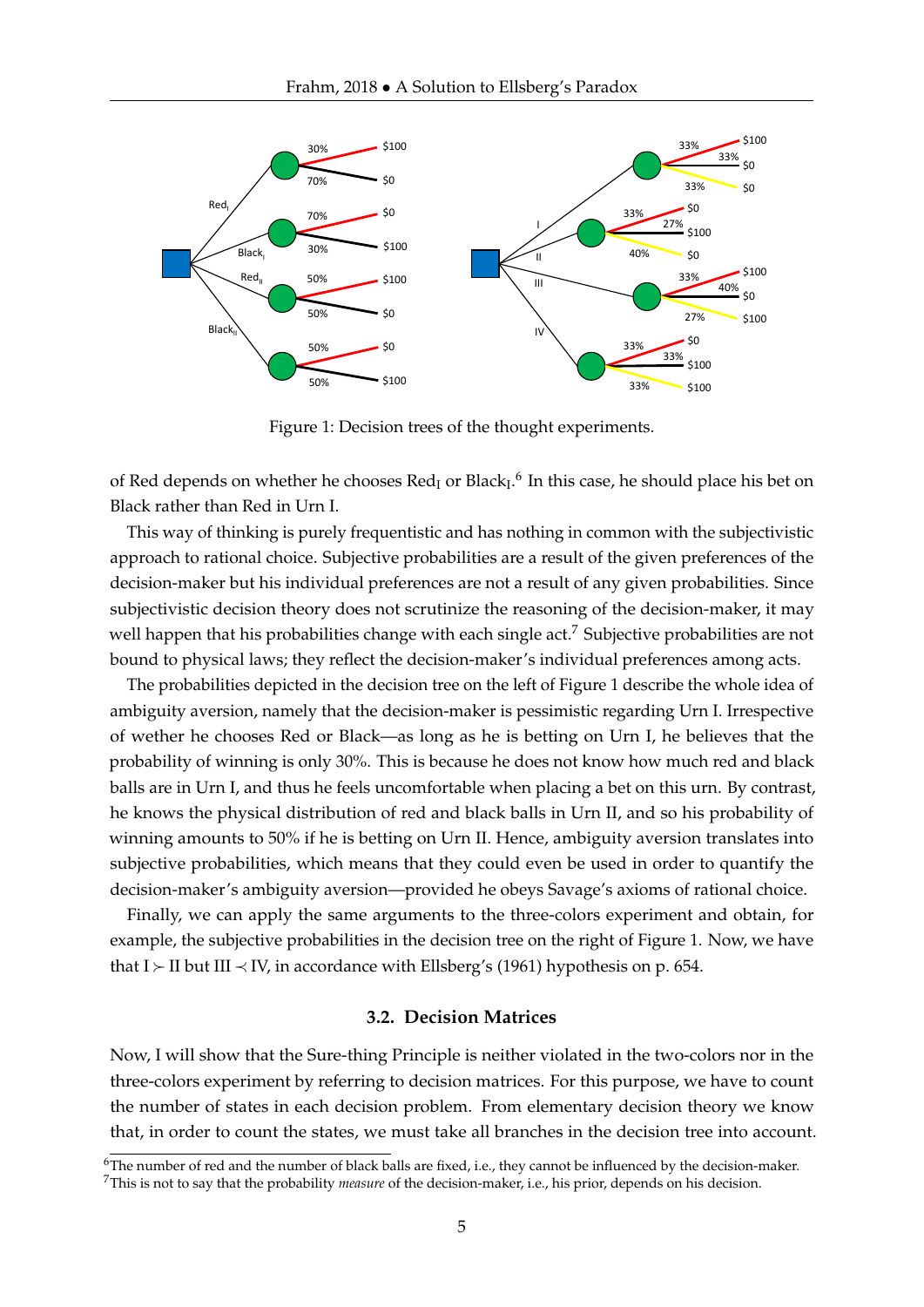Frahm, 2018 • A Solution to Ellsberg's Paradox

|                          | Ω              |                |              |                |                |                |                  |                  |                |                                                                                                                                                 |                  |                  |                  |                  |                             |           |
|--------------------------|----------------|----------------|--------------|----------------|----------------|----------------|------------------|------------------|----------------|-------------------------------------------------------------------------------------------------------------------------------------------------|------------------|------------------|------------------|------------------|-----------------------------|-----------|
|                          | $\omega_1$     |                |              |                |                |                |                  |                  |                | $\omega_2$ $\omega_3$ $\omega_4$ $\omega_5$ $\omega_6$ $\omega_7$ $\omega_8$ $\omega_9$ $\omega_{10}$ $\omega_{11}$ $\omega_{12}$ $\omega_{13}$ |                  |                  |                  | $\omega_{14}$    | $\omega_{15}$ $\omega_{16}$ |           |
|                          | $\bullet$      | $\bullet$      | $\bullet$    | $\bullet$      | $\bullet$      | $\bullet$      | $\bullet$        | $\bullet$        | $\bullet$      | $\bullet$                                                                                                                                       | $\bullet$        | $\bullet$        | $\bullet$        | $\bullet$        |                             | $\bullet$ |
|                          |                | $\bullet$      | $\bullet$    | $\bullet$      | $\bullet$      | $\bullet$      | $\bullet$        | $\bullet$        | $\bullet$      | $\bullet$                                                                                                                                       | $\bullet$        | $\bullet$        | $\bullet$        | $\bullet$        |                             | $\bullet$ |
|                          |                | $\bullet$      | $\bullet$    | $\bullet$      | $\bullet$      | $\bullet$      | $\bullet$        | $\bullet$        | $\bullet$      | $\bullet$                                                                                                                                       | $\bullet$        | $\bullet$        | $\bullet$        | $\bullet$        |                             | $\bullet$ |
| Act                      | $\bullet$      | $\bullet$      | $\bullet$    | $\bullet$      | $\bullet$      | $\bullet$      | $\bullet$        | $\bullet$        | $\bullet$      | $\bullet$                                                                                                                                       | $\bullet$        | $\bullet$        | $\bullet$        | $\bullet$        | $\bullet$                   | $\bullet$ |
| Red <sub>I</sub>         | 1              | $\overline{1}$ | 1            | 1              | $\overline{1}$ | 1              | $\mathbf{1}$     | 1                | $\overline{0}$ | $\overline{0}$                                                                                                                                  | $\overline{0}$   | $\overline{0}$   | $\theta$         | $\boldsymbol{0}$ | $\overline{0}$              | $\theta$  |
| Black <sub>I</sub>       | $\overline{0}$ | $\overline{0}$ | $\mathbf{0}$ | $\overline{0}$ | $\overline{1}$ | 1              | $\mathbf{1}$     | $\overline{1}$   | $\overline{0}$ | $\overline{0}$                                                                                                                                  | $\mathbf{0}$     | $\boldsymbol{0}$ | $\mathbf{1}$     | 1                | 1                           | 1         |
| $\text{Red}_{\text{II}}$ | 1              | $\overline{1}$ | $\mathbf{0}$ | $\overline{0}$ | 1              | 1              | $\overline{0}$   | $\boldsymbol{0}$ | 1              | 1                                                                                                                                               | $\overline{0}$   | $\boldsymbol{0}$ | $\mathbf{1}$     | 1                | $\theta$                    | $\theta$  |
| Black <sub>II</sub>      | $\overline{0}$ | $\overline{1}$ | $\theta$     | 1              | $\theta$       | $\overline{1}$ | $\boldsymbol{0}$ | $\mathbf{1}$     | $\theta$       | 1                                                                                                                                               | $\boldsymbol{0}$ | 1                | $\boldsymbol{0}$ | 1                | $\theta$                    | 1         |

Table 3: Decision matrix of the two-colors experiment ("1" stands for \$100).

In the two-colors experiment there are  $2^4 = 16$  states, whereas the three-colors experiment contains  $3^4 = 81$  states.<sup>8</sup> Each state represents a "strategy" of nature. More precisely, it is a complete list of (actual and hypothetical) "responses" of nature to every act that is available to the decision-maker. In this way, we can assign each act another subjective probability of Red and Black in the two-colors experiment, or Red, Black, and Yellow in the three-colors experiment.

The decision matrix of the two-colors experiment is given by Table 3. State  $\omega_1$  means that Red occurs, irrespective of which action the decision-maker performs. State  $\omega_2$  describes that the outcome is Black if the decision-maker chooses Black $_{II}$ , but otherwise he obtains Red, etc. A decision-maker who is ambiguity averse considers  $\{\omega_9, \omega_{10}, \omega_{11}, \omega_{12}\}$  more probable than  $\{\omega_5, \omega_6, \omega_7, \omega_8\}$ . The Ellsberg paradox is simply based on the fact that all elements of  $\Omega$  except for  $\omega_1$ ,  $\omega_4$ ,  $\omega_{13}$ , and  $\omega_{16}$  are neglected. Thus, an essential part of  $\Omega$  is supposed to be null. After reducing  $\Omega$  to  $\{\omega_1, \omega_4, \omega_{13}, \omega_{16}\}$ , the decision matrix in Table 3 turns into the decision matrix in Table 1. Of course, if we eliminate some elements of the state space, we cannot properly explain the behavior of a rational decision-maker whose decisions are essentially based on the eliminated states. The same arguments apply to the three-colors experiment.

### **4. Conclusion**

Ellsberg's thought experiments are brilliant. He vividly demonstrates that, in real-life situations, there can be different degrees of uncertainty, and it seems obvious that people prefer less ambiguous alternatives to more ambiguous ones. However, ambiguity aversion can be readily explained by subjectivistic decision theory. The solution to Ellsberg's paradox is simple and underpins the basic idea of subjectivistic decision theory, namely that subjective probabilities reflect the individual preferences of a decision-maker. Those preferences may well be affected by ambiguity aversion. Hence, a nice by-product is that subjective probabilities could even be used in order to quantify the ambiguity aversion of a rational subject.

 ${}^{8}$ The exponent, 4, quantifies the number of acts. The base, i.e., 2 or 3, is the number of colors.